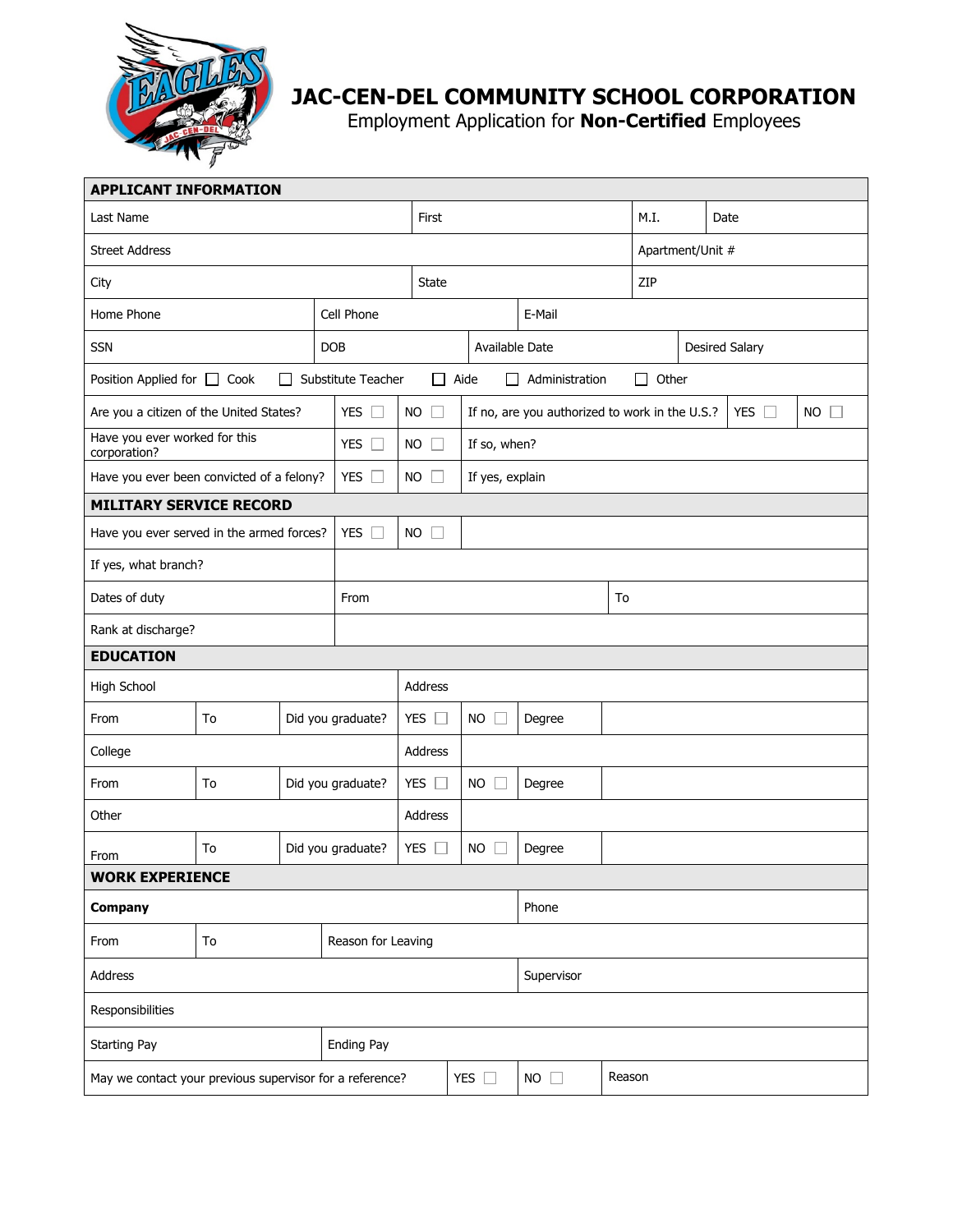| <b>WORK EXPERIENCE CONTINUED</b>                                       |                                                          |                    |                      |                     |              |  |  |  |  |
|------------------------------------------------------------------------|----------------------------------------------------------|--------------------|----------------------|---------------------|--------------|--|--|--|--|
| Company                                                                |                                                          |                    |                      | Phone               |              |  |  |  |  |
| From                                                                   | To<br>Reason for Leaving                                 |                    |                      |                     |              |  |  |  |  |
| Address                                                                |                                                          |                    |                      | Supervisor          |              |  |  |  |  |
| Responsibilities                                                       |                                                          |                    |                      |                     |              |  |  |  |  |
| <b>Starting Pay</b>                                                    |                                                          | <b>Ending Pay</b>  |                      |                     |              |  |  |  |  |
|                                                                        | May we contact your previous supervisor for a reference? | YES $\square$      |                      | <b>NO</b><br>$\Box$ | Reason       |  |  |  |  |
| Company                                                                |                                                          |                    |                      | Phone               |              |  |  |  |  |
| From                                                                   | To                                                       | Reason for Leaving |                      |                     |              |  |  |  |  |
| Address                                                                |                                                          |                    |                      | Supervisor          |              |  |  |  |  |
| Responsibilities                                                       |                                                          |                    |                      |                     |              |  |  |  |  |
| Ending Pay<br><b>Starting Pay</b>                                      |                                                          |                    |                      |                     |              |  |  |  |  |
| May we contact your previous supervisor for a reference?<br><b>YES</b> |                                                          |                    | m                    | <b>NO</b><br>$\Box$ | Reason       |  |  |  |  |
| Company                                                                |                                                          |                    |                      | Phone               |              |  |  |  |  |
| From                                                                   | To                                                       | Reason for Leaving |                      |                     |              |  |  |  |  |
| Address                                                                |                                                          |                    |                      | Supervisor          |              |  |  |  |  |
| Responsibilities                                                       |                                                          |                    |                      |                     |              |  |  |  |  |
| <b>Starting Pay</b>                                                    |                                                          | Ending Pay         |                      |                     |              |  |  |  |  |
|                                                                        | May we contact your previous supervisor for a reference? |                    | <b>YES</b><br>$\Box$ | <b>NO</b><br>$\Box$ | Reason       |  |  |  |  |
| <b>REFERENCES</b>                                                      |                                                          |                    |                      |                     |              |  |  |  |  |
|                                                                        | Please list three professional references.               |                    |                      |                     |              |  |  |  |  |
| Full Name                                                              |                                                          |                    |                      | Relationship        |              |  |  |  |  |
| Company                                                                |                                                          |                    |                      | Phone               |              |  |  |  |  |
| Address                                                                |                                                          |                    |                      |                     |              |  |  |  |  |
| Full Name                                                              |                                                          |                    |                      | Relationship        |              |  |  |  |  |
| Company                                                                |                                                          |                    |                      | Phone               |              |  |  |  |  |
| Address                                                                |                                                          |                    |                      |                     |              |  |  |  |  |
| Full Name                                                              |                                                          |                    |                      |                     | Relationship |  |  |  |  |
| Company                                                                |                                                          |                    |                      | Phone               |              |  |  |  |  |
| Address                                                                |                                                          |                    |                      |                     |              |  |  |  |  |